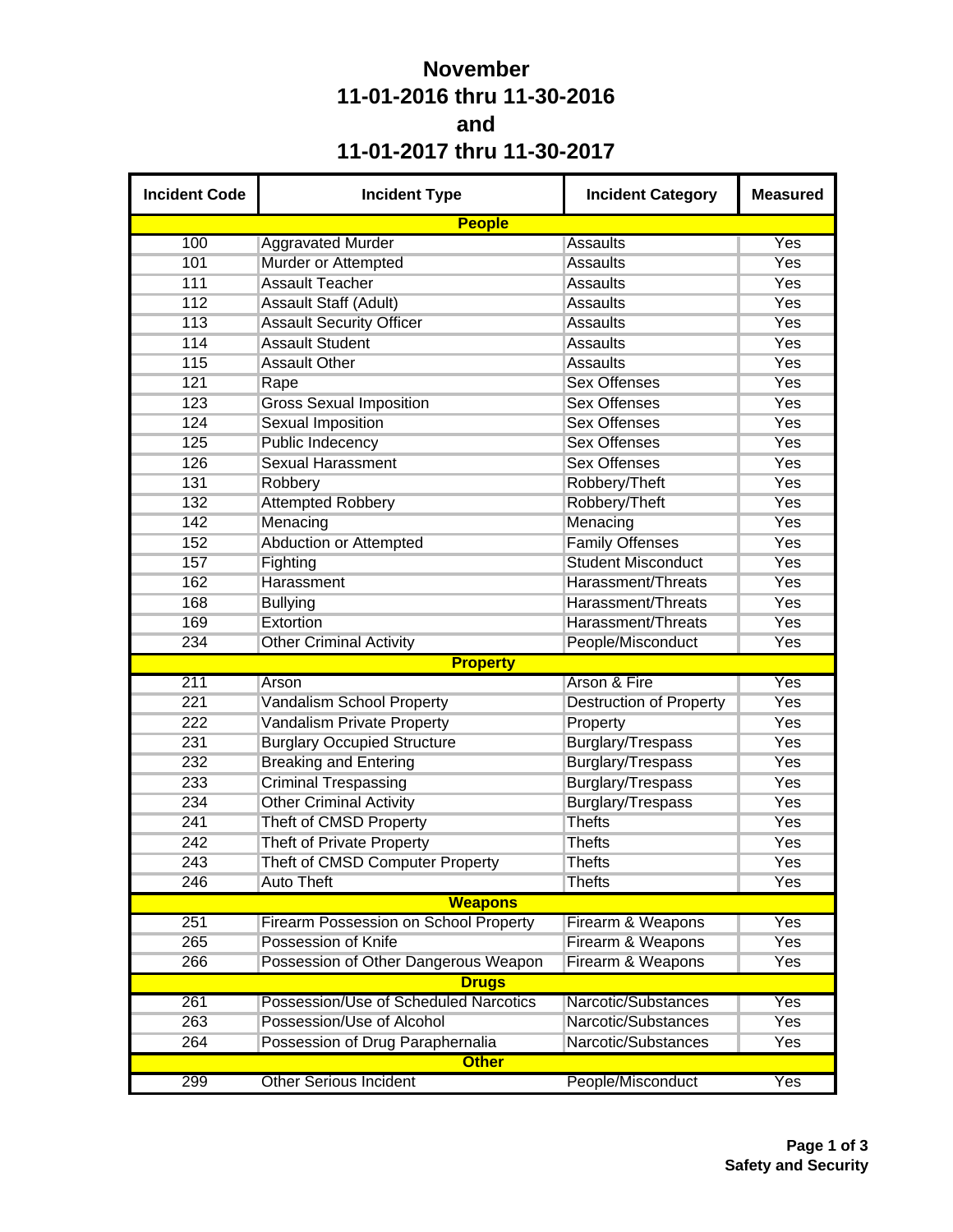|                                              |                      |    |          |         |           |       |           | <b>Safety and Security Monthly Summary - November</b> |        |          |         |                      |                     |                      |                                              |        |          |          |       |       |
|----------------------------------------------|----------------------|----|----------|---------|-----------|-------|-----------|-------------------------------------------------------|--------|----------|---------|----------------------|---------------------|----------------------|----------------------------------------------|--------|----------|----------|-------|-------|
| <b>High School</b>                           |                      |    |          |         | K8        |       |           |                                                       |        |          |         | <b>Monthly Total</b> |                     |                      |                                              |        |          |          |       |       |
|                                              | <b>All Incidents</b> |    |          |         |           |       |           | <b>All Incidents</b>                                  |        |          |         |                      |                     | <b>All Incidents</b> |                                              |        |          |          |       |       |
| Nov 16-17<br>60                              |                      |    |          |         | Nov 16-17 |       |           | 93                                                    |        |          |         |                      | Nov 16-17 (Monthly) |                      |                                              | 153    |          |          |       |       |
| Nov 17-18                                    |                      |    |          | 55      |           |       | Nov 17-18 |                                                       |        |          | 57      |                      |                     |                      | Nov 17-18 (Monthly)                          |        |          | 112      |       |       |
| Change                                       |                      |    |          | $-8%$   |           |       | Change    |                                                       |        |          | $-39%$  |                      |                     |                      | Change                                       |        |          | $-27%$   |       |       |
| <b>Quantity - Measured Serious Incidents</b> |                      |    |          |         |           |       |           | <b>Quantity - Measured Serious Incidents</b>          |        |          |         |                      |                     |                      | <b>Quantity - Measured Serious Incidents</b> |        |          |          |       |       |
|                                              | People               |    | Property | Weapons | Drugs     | Other |           |                                                       | People | Property | Weapons | Drugs                | Other               |                      |                                              | People | Property | Weapons  | Drugs | Other |
| Nov 16-17                                    |                      | 32 | 8        | 6       |           | 3     | Nov 16-17 |                                                       | 65     |          | 6       | 6                    | 9                   |                      | Nov 16-17 (Monthly)                          | 97     |          | 15 12    | 17    | 12    |
| Nov 17-18                                    |                      | 26 |          | 6 14    |           |       | Nov 17-18 |                                                       | 38     | 4        | 5       | 5                    |                     |                      | Nov 17-18 (Monthly)                          | 64     |          | 10 19 12 |       |       |

105

0

35

70

140

| <b>Monthly Total</b>                         |        |          |         |       |       |  |  |  |  |  |
|----------------------------------------------|--------|----------|---------|-------|-------|--|--|--|--|--|
| All Incidents                                |        |          |         |       |       |  |  |  |  |  |
| Nov 16-17 (Monthly)<br>153                   |        |          |         |       |       |  |  |  |  |  |
| Nov 17-18 (Monthly)                          | 112    |          |         |       |       |  |  |  |  |  |
| Change<br>$-27%$                             |        |          |         |       |       |  |  |  |  |  |
| <b>Quantity - Measured Serious Incidents</b> |        |          |         |       |       |  |  |  |  |  |
|                                              | People | Property | Weapons | Drugs | Other |  |  |  |  |  |
| Nov 16-17 (Monthly)                          | 97     | 15       | 12      | 17    | 12    |  |  |  |  |  |
| Nov 17-18 (Monthly)                          | 64     | 10       | 19      | 12    | 7     |  |  |  |  |  |



## **55** 6080**Measured Serious Incident High Schools Monthly Trend Analysis** Nov 16-17 Nov 17-18

**Measured Serious Incident K-8 Schools Monthly Trend Analysis**

Nov 16-17 Nov 17-18

**57**